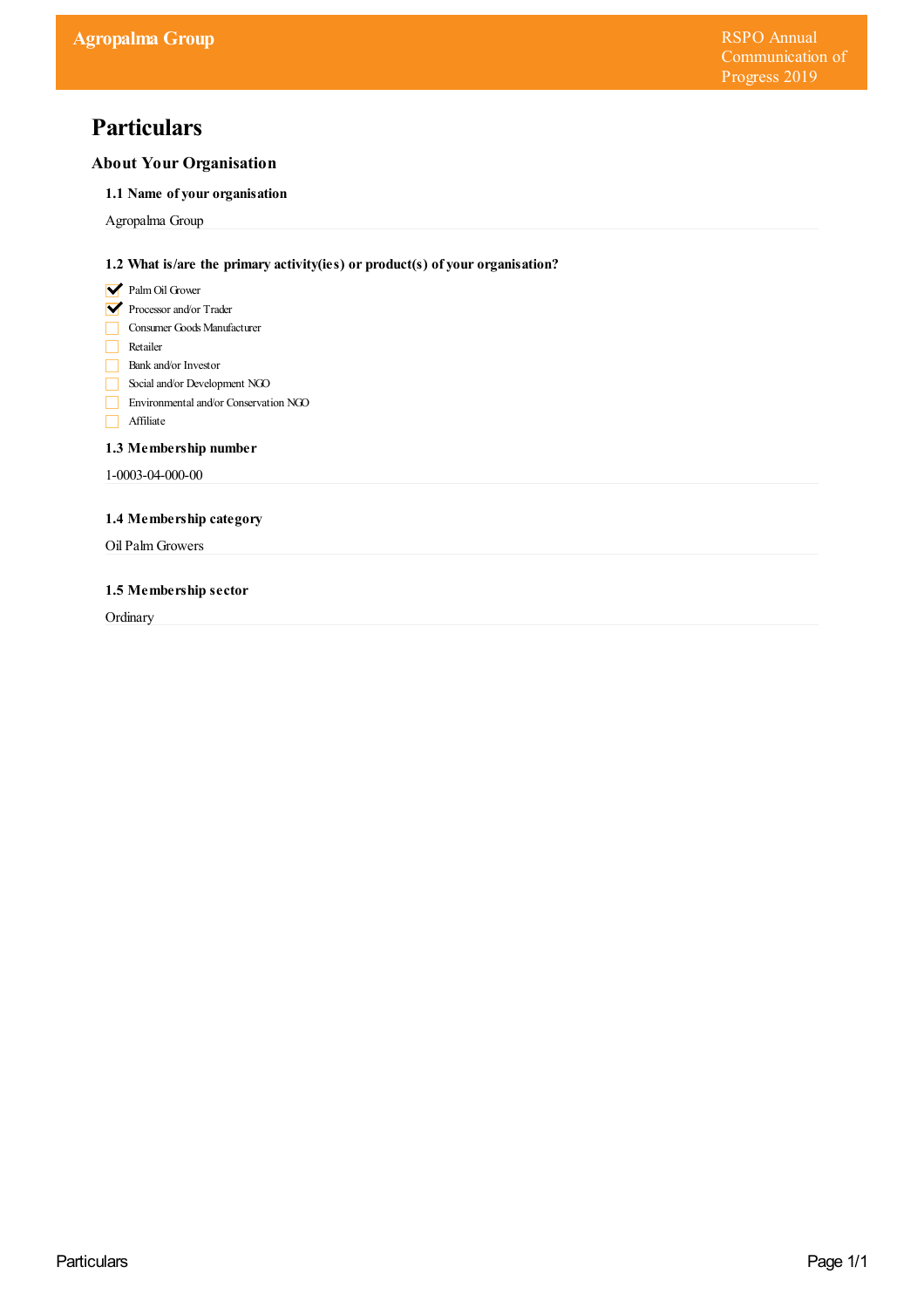# **Grower**

# **1. Operational Profile**

## **1.1 Please state your main activities as a palm oil grower:**

- Oil palmgrower without palmoil mill  $\Box$
- Oil palmgrower with palmoil mill
- $\triangleright$  Oil palm grower with palm oil mill and palm kernel crushing plant
- Smallholder Group Manager

# **2. Operations and Certification Progrss**

Information in Section 2 - Operations and Certification Progress - is a mandatory declaration in your ACOP. This includes hectarage data, to enable the RSPO to accurately calculate certification on a member, sector and total level. *ACOP reports without reported hectarage data will be considered as incomplete and will not be accepted.*

**2.1 Land area controlled and managed associated to palm oil**

2.1.1 Please state the total number of palm oil estates, certified and uncertified, controlled or managed by the member

 $\overline{Q}$ 

## **2.1.7 Land area controlled and managed associated to palm oil**

| <b>Description</b>                                                                                      | <b>Hectares</b>  |
|---------------------------------------------------------------------------------------------------------|------------------|
| 2.1.2 Total land controlled or managed for oil palm cultivation - planted and infrastructure (hectares) | 43206.0          |
| 2.1.3 Total land controlled or managed for oil palm cultivation - unplanted (hectares)                  | 300.0            |
| 2.1.4 Total land designated and managed as HCV areas (hectares)                                         | 64000.0          |
| 2.1.5 Other conservation land set aside, excluding HCV areas reported in 2.1.4 (hectares)               | 0.0 <sub>1</sub> |
| 2.1.6 Total land under scheme smallholders (hectares)                                                   | 10344.0          |
| Total                                                                                                   | 117850.0         |

## **2.2 Certification progress:**

## **2.2.1 Number of management units certified under RSPO P&C Certification**

5

**2.2.2 Total certified land underthe RSPO P&C Certification, excluding scheme smallholders (hectares)** 107506.0

**2.2.2.1 Certification progress - land under RSPO P&C Certification, excluding scheme smallholders**

100.00%

**2.2.3 Total certified land underscheme smallholders (hectares)**

10344.0

## **2.2.3.1 Certification progress - land underscheme smallholders**

100.00%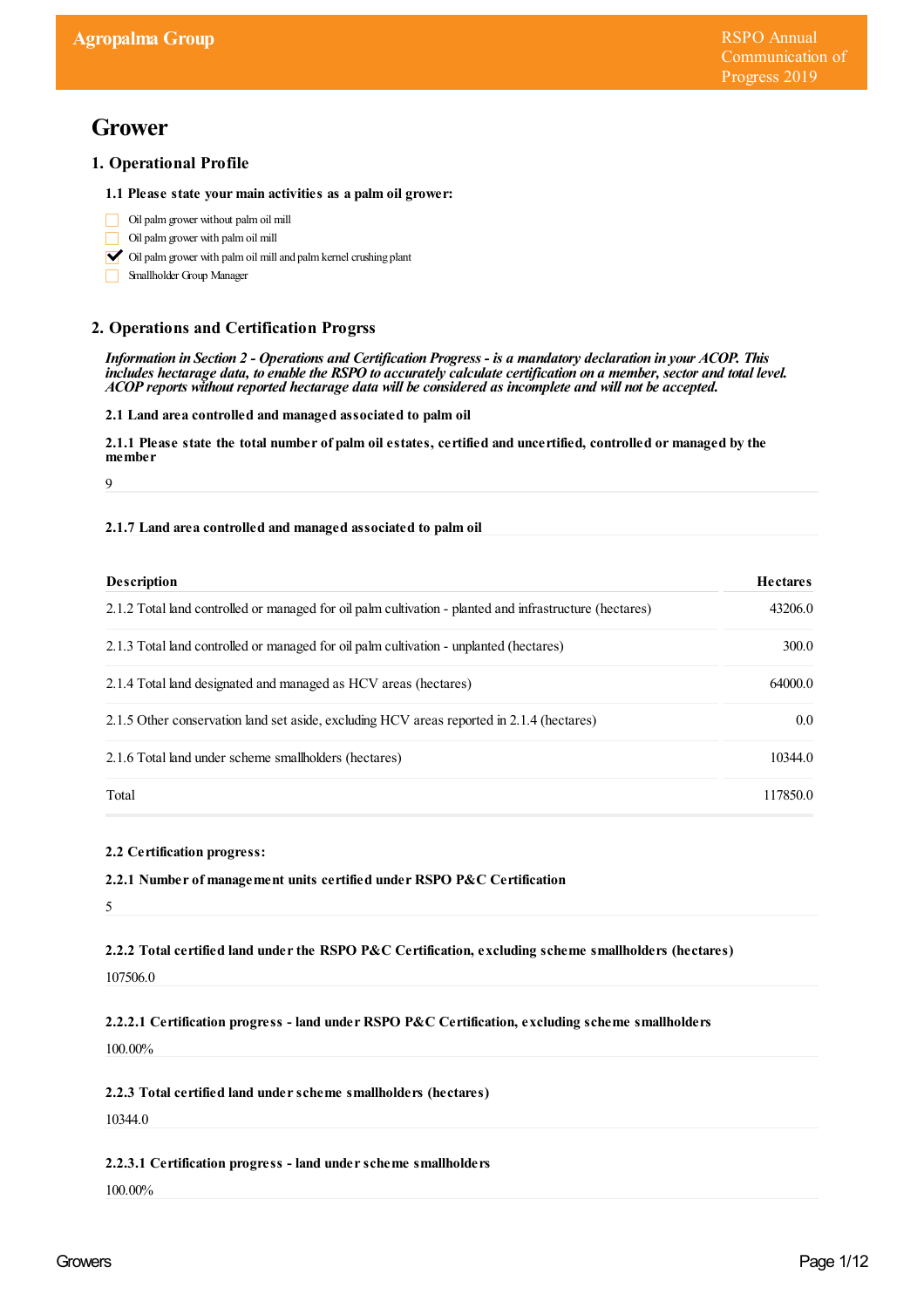**2.3 In which countries are yourestates located?**

**2.3.1 Indonesia - Please indicate which province(s)**

**2.3.2 Malaysia - Please indicate which state(s)**

**2.3.3 Other- Please indicate which country/countries**

Brazil

-

-

**2.4 New plantings and development (excluding replanting)**

**2.4.1 How much new land was planted by yourcompany during this reporting period (hectares)?**

7174.0

**2.4.2 How many New Planting Procedures (NPP) covering the new plantings in this reporting period (Question G.2.4.1) were submitted to the RSPO?**

0.0

2.4.4 Do the New Planting Procedures (NPP) reported in Question G.2.4.2 cover all new plantings reported in **Question G.2.4.1?**

No

**2.5 Supply of Fresh Fruit Bunches (FFB)**

**2.5.1 Total FFB volume produced by estates managed orcontrolled by yourcompany (tonnes)**

564596.0

**2.5.1.1 Total certified FFB volume produced by certified estates managed orcontrolled by yourcompany (tonnes)** 564596.0

2.5.2 In addition to FFB produced by your company's estates, does your supply base include any of the following?

 $\blacktriangleright$  Scheme Smallholders

Independent Smallholders

**Outgrowers** 

**V** Other Third-Party Suppliers

## **2.5.3 Scheme smallholder operations that supply your operations:**

## **2.5.3.1 Total FFB volume supplied (tonnes)**

161892.0

## **2.5.3.2 Total certified FFB volume supplied (tonnes)**

161892.0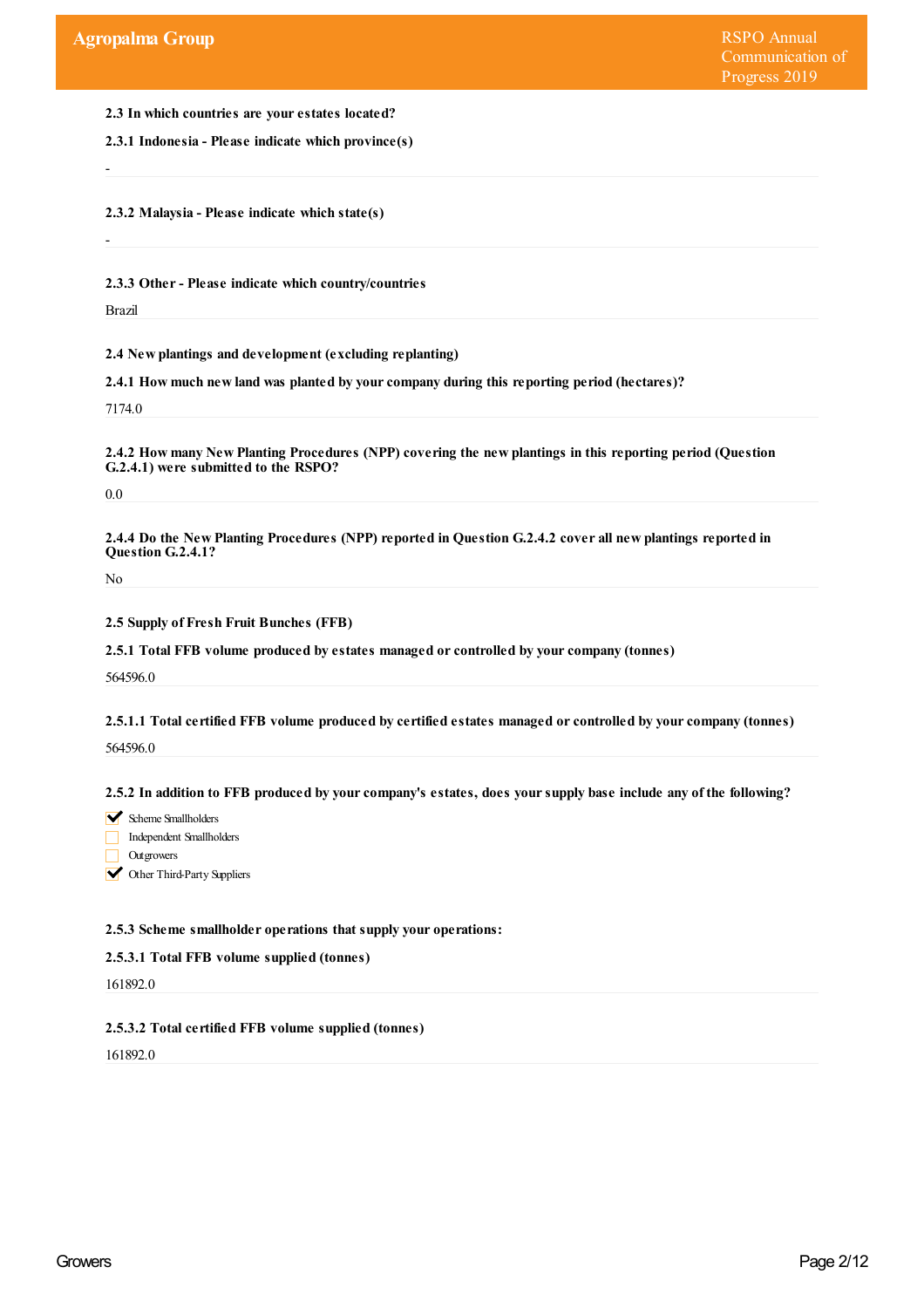**2.5.6 Other Third-party supplier operations that supply your operations:**

| 2.5.6.1 Total FFB volume supplied (tonnes) |  |
|--------------------------------------------|--|
|--------------------------------------------|--|

24817.0

**2.5.6.2 Total certified FFB volume supplied (tonnes)**

0.0

**2.6 Fresh Fruit Bunches (FFB) processing and production operations**

**2.6.1 Number of palm oil mills operated**

**2.6.2 Number of palm oil mills certified under RSPO P&C**

5

5

**2.7 Palm Kernel processing and production operations**

**2.7.1 Number of palm kernel crushers and/or palm kernel mills operated**

5

**2.7.2 Number of palm kernel crushers and/or palm kernel mills certified under RSPO Supply Chain Certification (SCC)**

5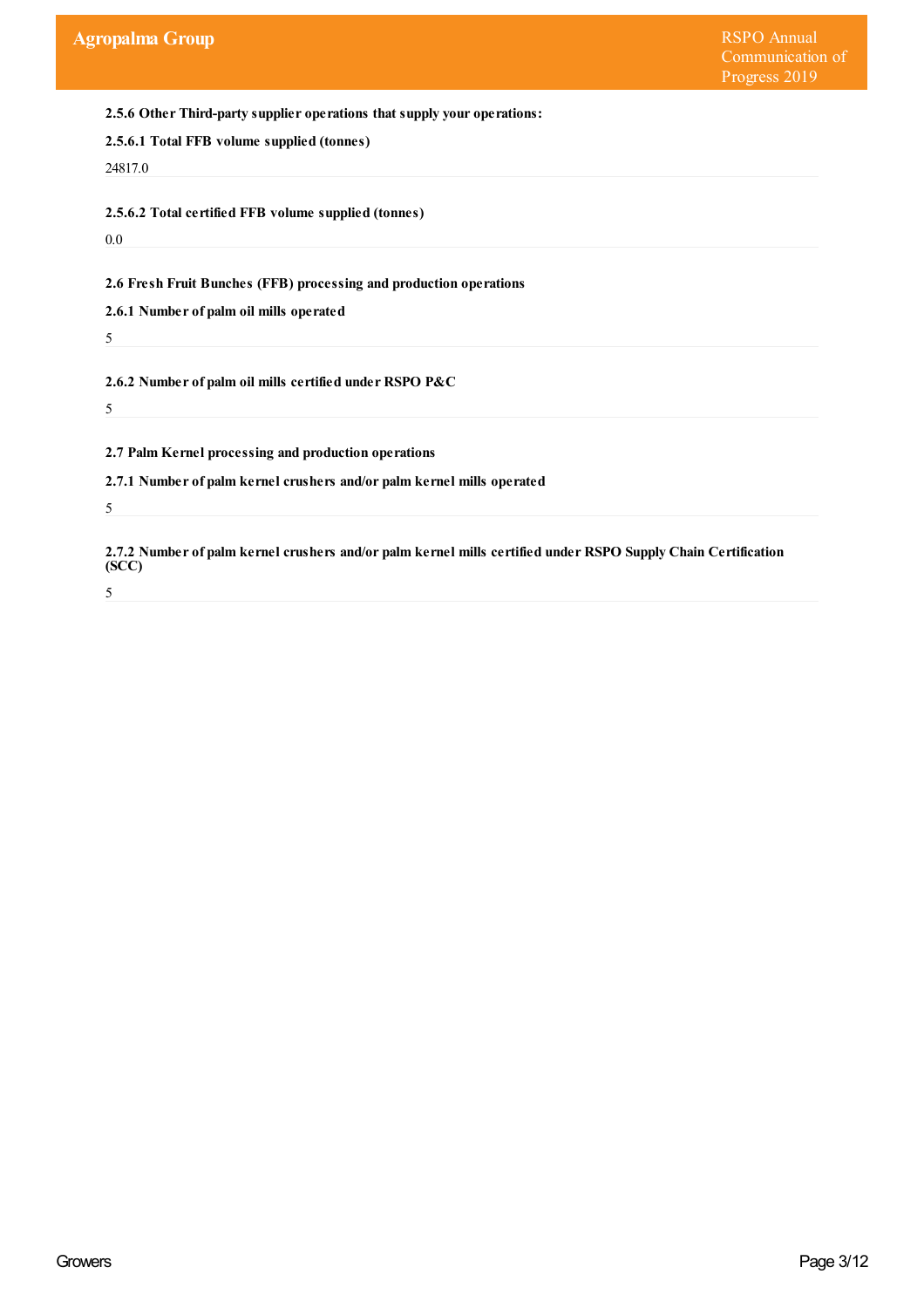# **3. Palm Oil and Certified Palm Oil Production**

## **3.1 Total Crude Palm Oil produced (tonnes)**

| <b>Countries/Regions</b>                        | <b>Tonnes</b> |
|-------------------------------------------------|---------------|
| Malaysia                                        | 0.0           |
| Indonesia                                       | 0.0           |
| Latin America                                   | 136271.0      |
| Africa                                          | 0.0           |
| Rest of the World                               | 0.0           |
| Total                                           | 136271.0      |
| 3.3 CSPO sold as RSPO certified                 |               |
| Description                                     | <b>Tonnes</b> |
| Identity Preserved (IP)                         | 3755.0        |
| Segregated (SG)                                 | 34104.0       |
| Mass Balance (MB)                               | 31074.0       |
| <b>RSPO</b> Credits                             | $0.0\,$       |
| Total                                           | 68933.0       |
| 3.6 Total CSPO                                  |               |
| Description                                     | <b>Tonnes</b> |
| 3.3 CSPO sold as RSPO-certified                 | 68933.0       |
| 3.4 CSPO sold under other certification schemes | 0.0           |
| 3.5 CSPO sold as conventional                   | 62837.0       |
| Total                                           | 131770.0      |
|                                                 |               |

#### **3.7 According to the volume information you have provided in this questionnaire, CSPO represents the following percentage of yourtotal CPO production**

96.70%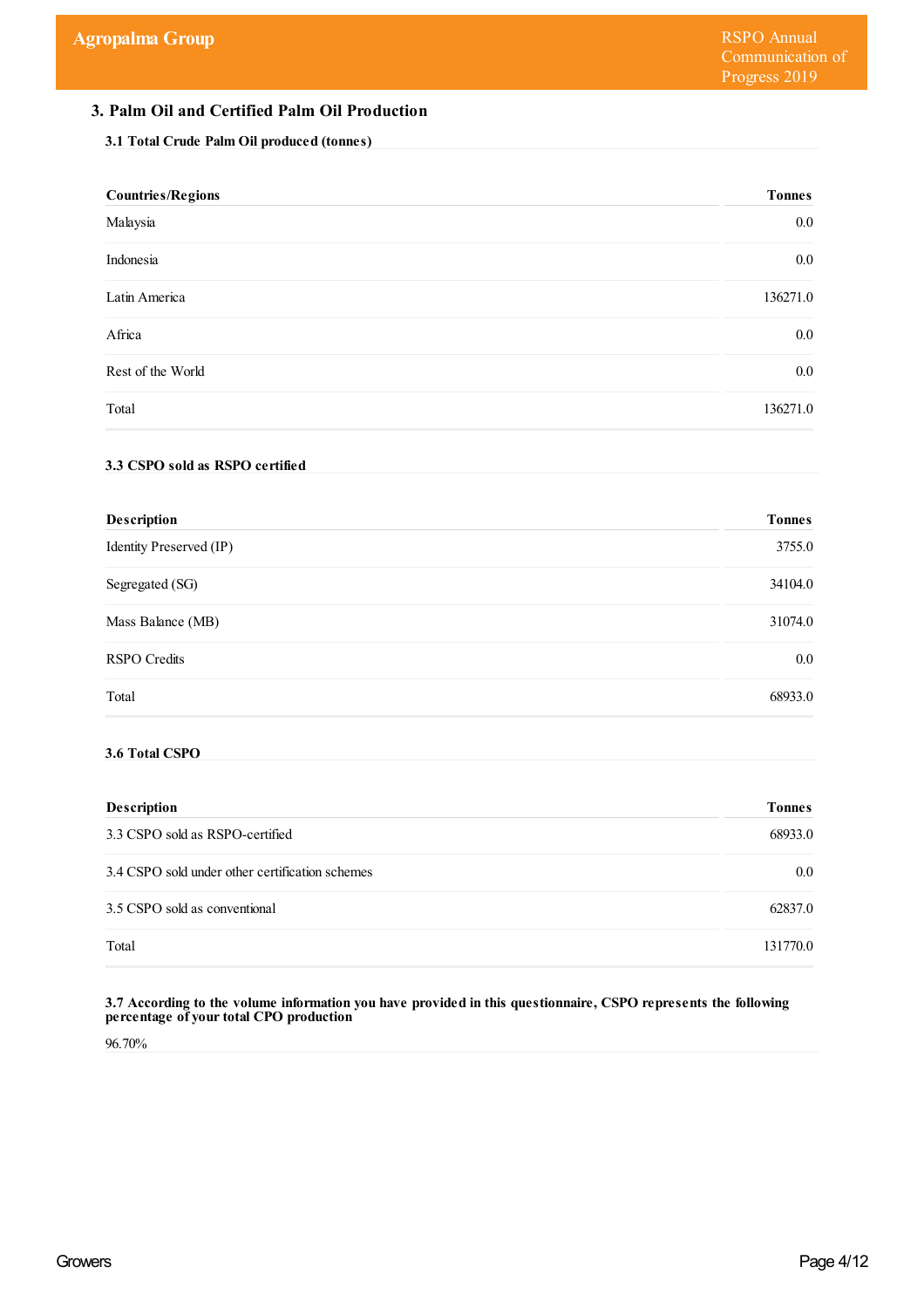3.8 Based on total CSPO volumes sold (Question G.3.6), please estimate the percentage of the volumes originating **from your operations in the following regions/countries**

| <b>Countries/Regions</b> | Percentage |
|--------------------------|------------|
| Malaysia                 | $0.0\,$    |
| Indonesia                | $0.0\,$    |
| Latin America            | 100.0      |
| Africa                   | $0.0\,$    |
| Rest of the World        | $0.0\,$    |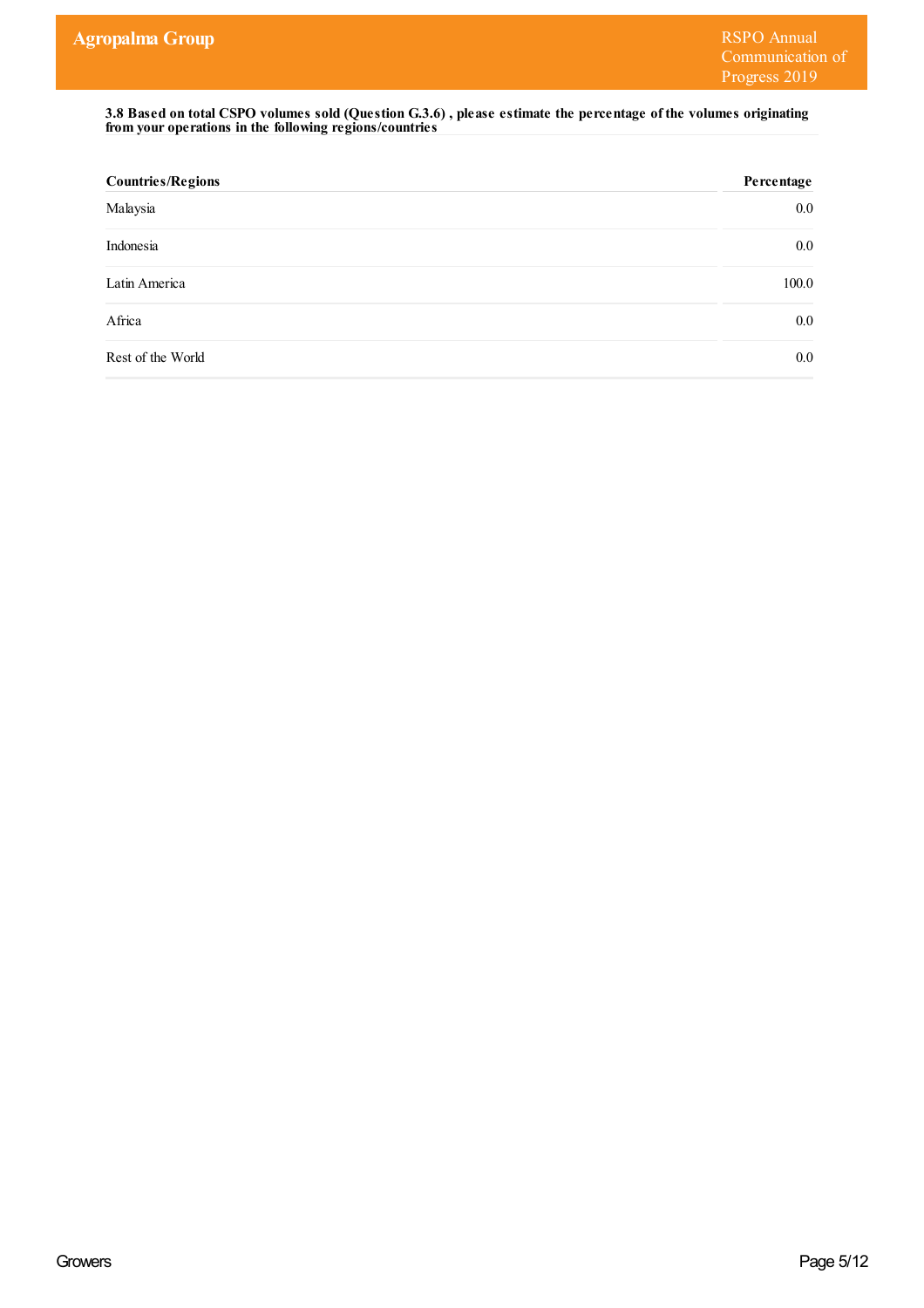## **3.2 Total Crude Palm Kernel produced (tonnes)**

| <b>Countries/Regions</b> | <b>Tonnes</b> |
|--------------------------|---------------|
| Malaysia                 | $0.0\,$       |
| Indonesia                | $0.0\,$       |
| Latin America            | 23146.0       |
| Africa                   | $0.0\,$       |
| Rest of the World        | $0.0\,$       |
| Total                    | 23146.0       |

## **3.9 CSPK sold as RSPO certified**

| <b>Description</b>      | <b>Tonnes</b> |
|-------------------------|---------------|
| Identity Preserved (IP) | 701.0         |
| Segregated (SG)         | 671.0         |
| Mass Balance (MB)       | 9319.0        |
| Total                   | 10691.0       |

## **3.12 Total CSPK sold as RSPO-certified (tonnes)**

| <b>Description</b>                               | <b>Tonnes</b> |
|--------------------------------------------------|---------------|
| 3.9 CSPK sold as RSPO-certified                  | 10691.0       |
| 3.10 CSPK sold under other certification schemes | $0.0\,$       |
| 3.11 CSPK sold as conventional                   | 11691.0       |
| Total                                            | 22382.0       |

#### **3.13 According to the volume information you have provided in this questionnaire, CSPK represents the following percentage of yourtotal CPK production**

96.70%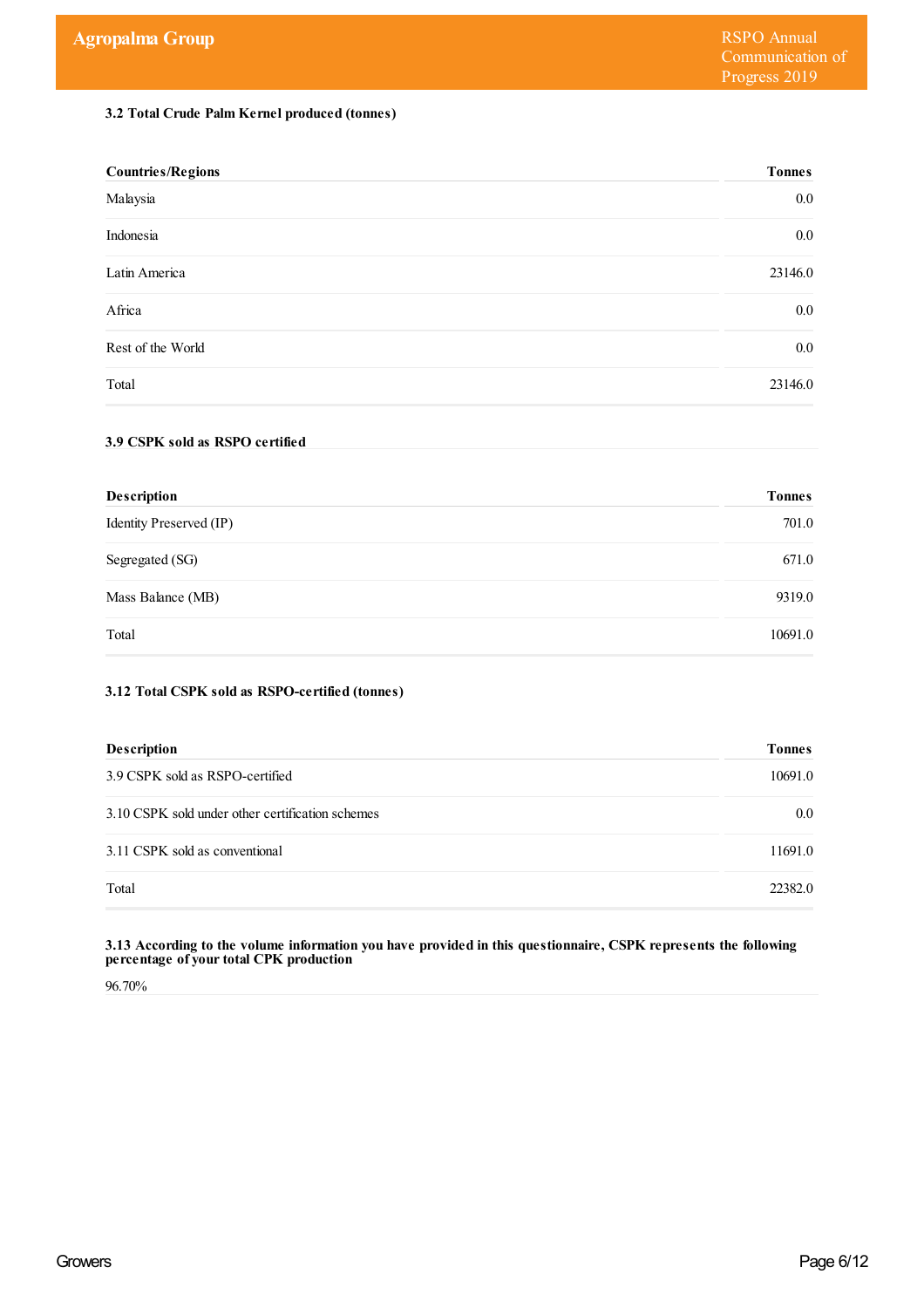**3.14 Based on the CSPK sold volumes (Question G.3.12), please estimate the percentage of volumes originating from your operations in the following regions/countries:**

| <b>Countries/Regions</b> | <b>Tonnes</b> |
|--------------------------|---------------|
| Malaysia                 | $0.0\,$       |
| Indonesia                | $0.0\,$       |
| Latin America            | 100.0         |
| Africa                   | $0.0\,$       |
| Rest of the World        | $0.0\,$       |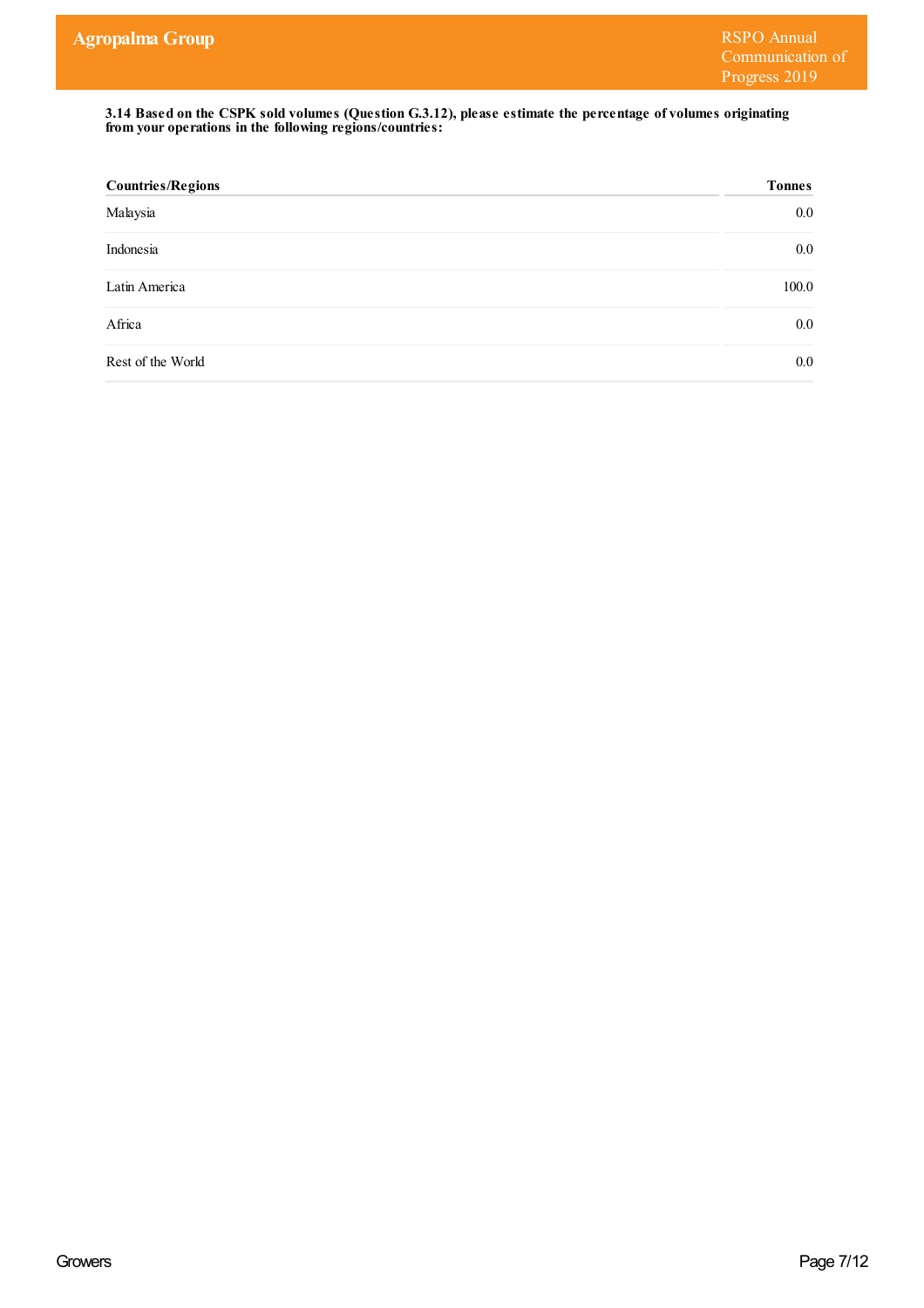## **4. TimeBound Plan**

**4.1 Which year did yourcompany achieve (or plans to achieve) its first RSPO P&C certification?**

2011

4.2 Which year did your company achieve (or plans to achieve) 100% RSPO certification for all its estates and mills?

2011

**4.2.1 If the previous target yearfor G.4.2 has not been met, please explain why**

It was achieved.

**4.3 Which year did yourcompany achieve (or plans to achieve) 100% RSPO certification ofscheme smallholders?**

2014

#### **4.3.1 If the previous target yearfor G.4.3 has not been met, please explain why**

In 2014 Agropalma Group has achieved RSPO certification to all its FFB suppliers. However,after run a LUCA analysis (in 2015), Agropalma found that one of its current schemed suppliers had liabilities, according the rules of RSPO Remediation and Compensation Procedures. So, farmer was suspended from RSPO Certification. Together with the supplier company has been running a Remediation and Compensation process within RSPO, since 2015. Last year, RSPO has approved the proposal for compensation and this supplier was re-included in the certified supply base. Other important issue is the fact that few new FFB farmers are becoming part of Agropalma supply base. They start as independent suppliers and if they perform well in terms of production, labor and environmental management, they will be able to be integrated as schemed suppliers. Every time this happens, these farmers will require a certain time to prepare themselves and obtain RSPO certification. In 2019 two of these suppliers were included in the RSPO audit and got the certification status. Therefore, in 2019 allschemed suppliers in achieved certification.However, due the dynamic nature of Agropalma supply base (we are always seeking to engage with new suppliers), it is not possible to establish a fix deadline. 2014 was registered just because the ACOP system requires.

#### 4.4 Which year did your company achieve (or plans to achieve) 100% RSPO certification for all FFB, regardless of **source?**

2014

**4.4.1 If the previous target yearfor G.4.4 has not been met, please explain why**

Explanation is provided in the item G.4.3.1, above.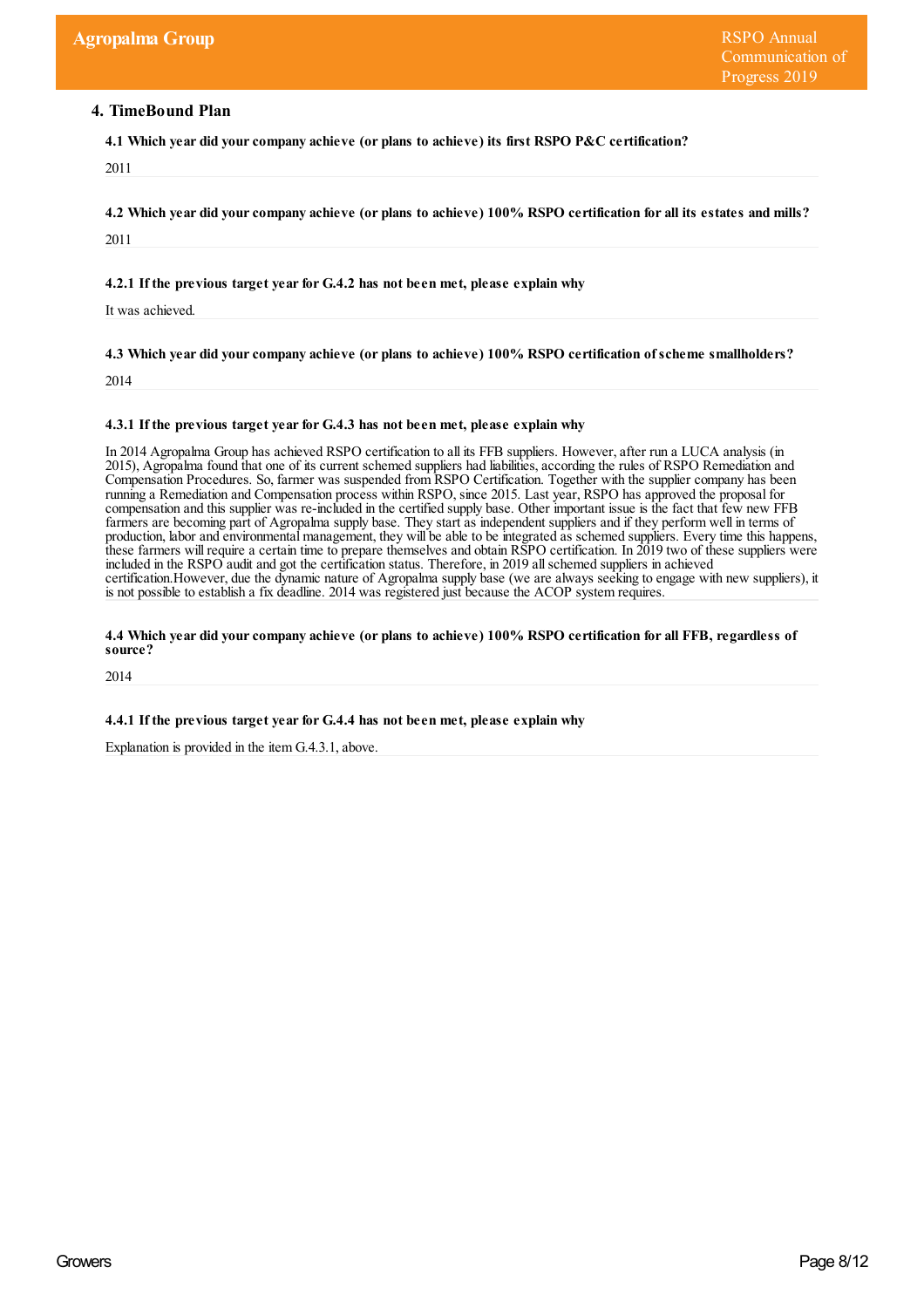## **5. Concession Map**

5.1 The RSPO General Assembly Resolution 6G (2013) calls for all members with Grower operations to submit maps **of theirconcessions through ACOP. Has yourcompany submitted concession maps to the RSPO in previous ACOP cycles?**

Yes

5.2 Has your company acquired any new concession sites or have any concession sites changed ownership since the **previous ACOP map submission?**

No

# **6. GHG Footprint**

**6.1 What is the average GHG footprint for all certified management units by hectare (tCO2e/ha)?**

-2.46

6.2 What is the average GHG footprint for all certified management units per tonne of crude palm oil (tCO2e/tCPO)?

-0.8

**6.3 What are the key emission sources identified by yourcompany in certified management units?**

| Land use change               |
|-------------------------------|
| Existing cultivation peatland |
| Palm oil mill effluent (POME) |
| Fertiliser application        |
| Others                        |

**Others** 

-

**6.4 Does yourcompany have a baseline for GHG reporting?**

Yes

**6.4.1 What is the target baseline?**

0.0

**6.5 Does yourcompany have an annual GHG emissions reduction/minimising target?**

No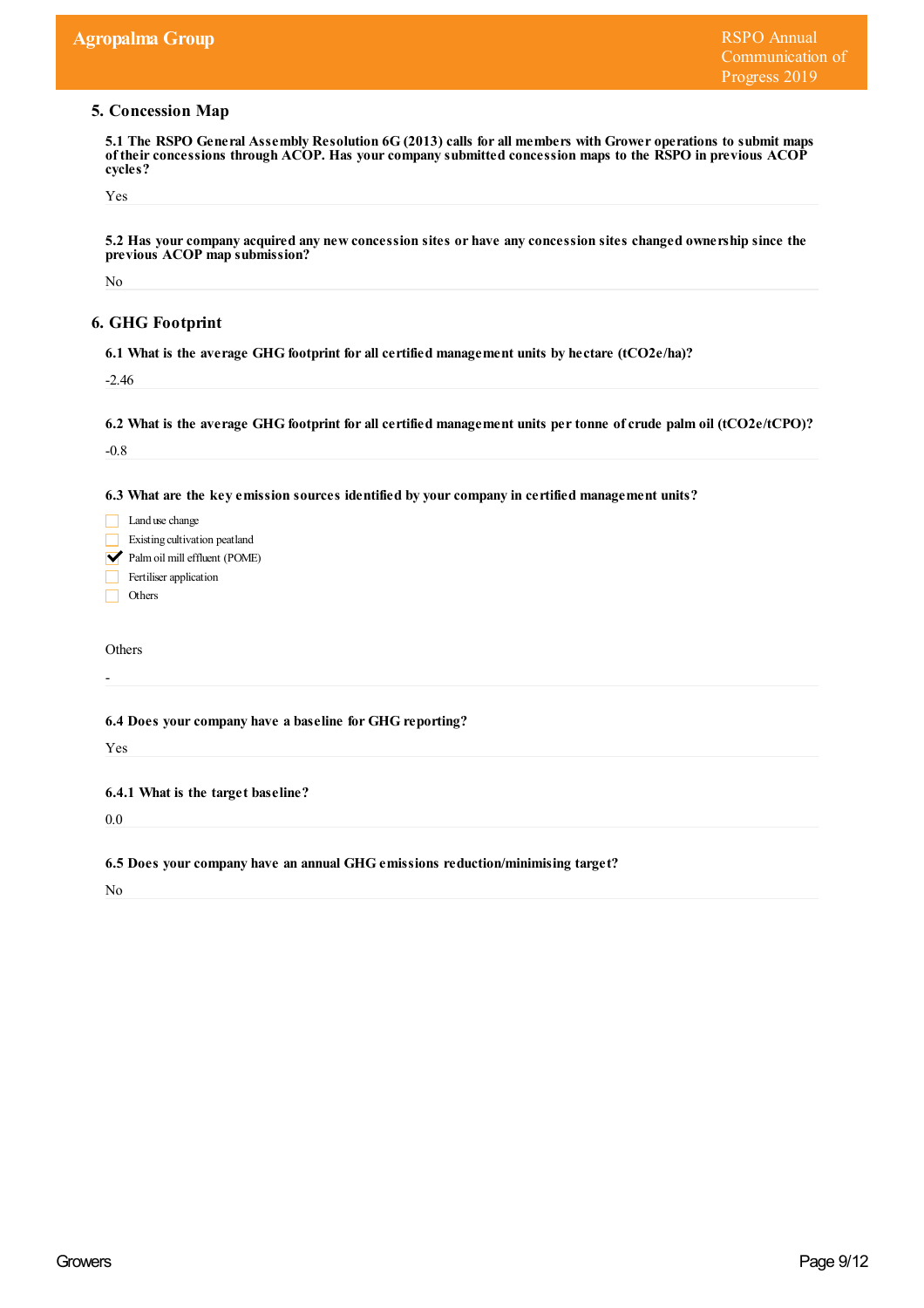# **7. Support for Oil Palm Smallholders**

**7.1 How is yourcompany supporting Independent Smallholder groups?**



## **7.2 Why is yourcompany not currently supporting independent smallholders?**

We understand it is better focus our resources in supporting our scheme family farmers to assure they performe well, according the RSPO standards. Beyond that, Agropalma is always open to engage with new FFB suppliers, since they understand and formally agree to comply with RSPO P&C and Brazilian Laws, demonstrate implementation on the ground and have a voluntary will to become schemed with Agropalma, agreeing with our high sustainability standards. In such cases, we would provide full support.

#### **7.2.1 Does yourcompany have any future plans to support oil palm Independent Smallholders?**

No

-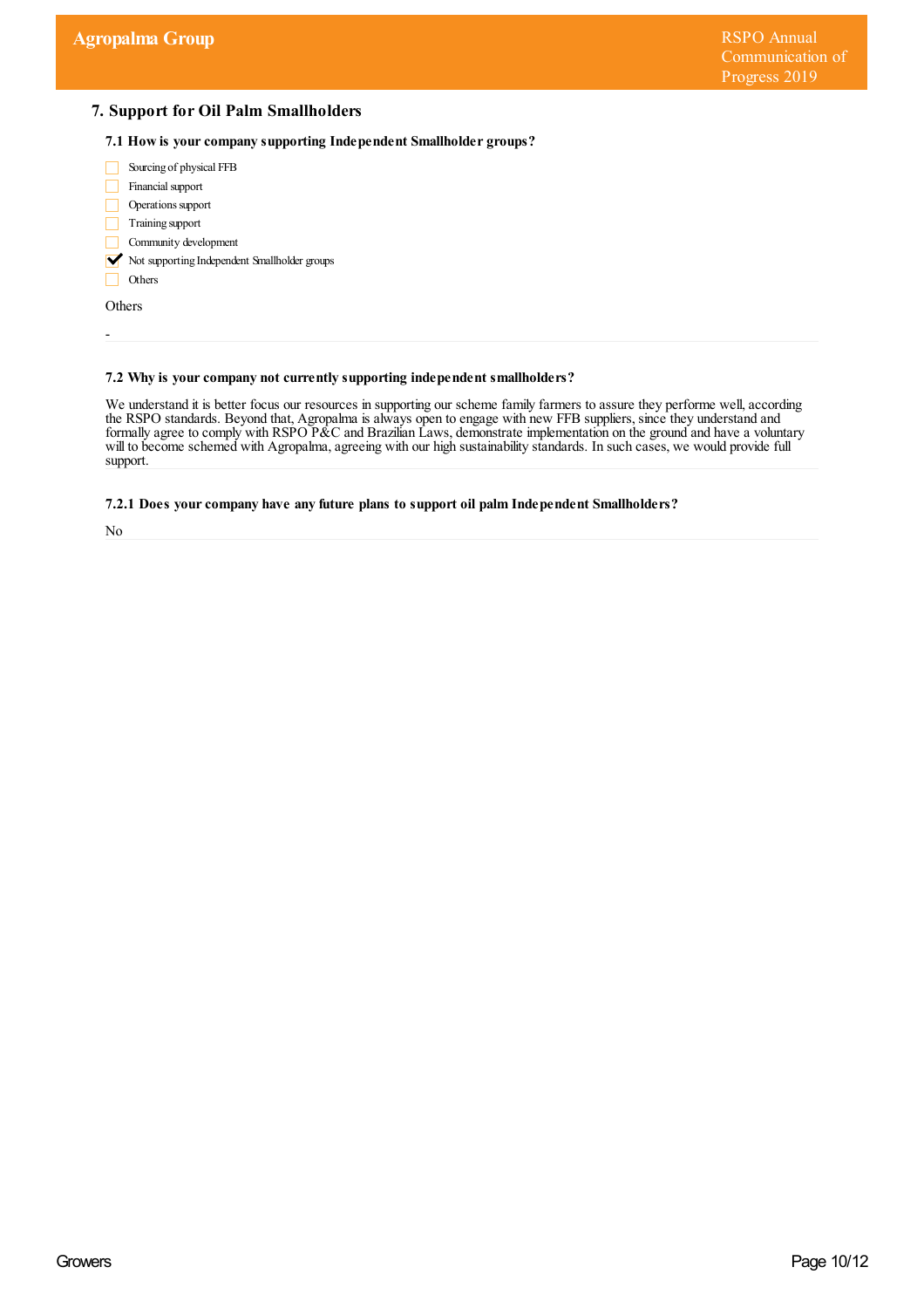## **8. Actions For Next Reporting Period**

#### **8.1 Outline activities that yourcompany will undertake in the coming yearto advance its certification efforts.**

To keep carrying our the RaC process (it is not finalized yet) and support new FFB suppliers (if any) to achieve compliance with RSPO P&C. To keep paying a premium price for certified FFB.

#### 8.2 Outline activities that your company will undertake in the coming year to promote the uptake CSPO along the **supply chain.**

1 - Engaging NGOs and other companies to discuss the sustainability of palm oil production in Braziland the importance of having RSPO as the standard to guide palm oil business a sustainable way; 2 - Providing knowledge and know-how on RSPO to Brazilian and Latin American palm oilcompanies; 3 - supporting RSPO team in projects to promote RSPO; 4 - Promoting RSPO among companies that consume palm oil in Braziland other countries.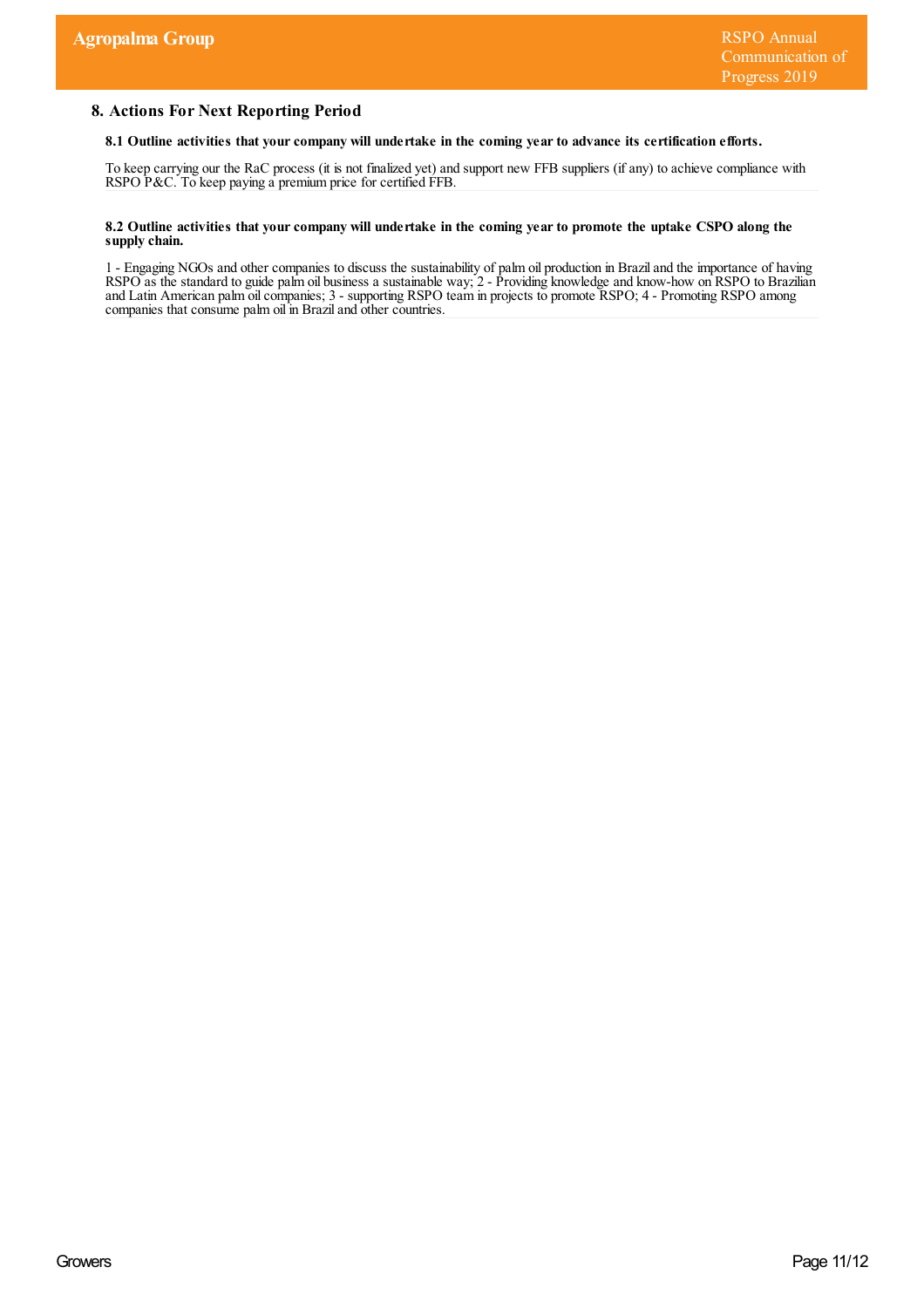# **9. Challenges**

**9.1 What significant obstacles orchallenges has yourcompany encountered in the promotion ofcertified sustainable palm oil (CSPO)? What efforts has yourcompany taken to address these obstacles orchallenges?**

- Awareness of RSPO in the market Difficulties in the certification process Certification of smallholders  $\triangleright$  Competition with non-RSPO members
- High costs in achieving or adhering to certification
- Human rights issues
- Insufficient demand for RSPO-certified palm oil
- Lowusage of palmoil
- Reputation of palmoil in themarket
- Reputation of RSPO in the market
- $\Box$  Supply issues
- $\Box$  Traceability issues
- No challenges faced
- **V** Others

Others

RSPO Grower Members claiming they are certified and have certified products to sell while they are not. These claims confuse the market and undermine the value of the RSPO Certification and RSPO as a credible organization.

#### 9.2 In addition to the actions already reported in this ACOP report, what other ways has your company supported the **vision of the RSPO to transform markets to make sustainable palm oil the norm?**

- Engagement with business partners or consumers on the use of CSPO
- Engagement with government agencies
- Promotion of CSPO outside of RSPO venues such as trade workshops or industry associations
- Promotion of physical CSPO
- Providing funding or support for CSPO development efforts
- Research & Development support
- Stakeholder engagement
- No actions taken
- $\Box$  Others

**Others** 

-

**9.3 If yourcompany has any other publicly-available reports orinformation regarding its palm oil-related policies and activities, please provide the links here**

www.agropalma.com.br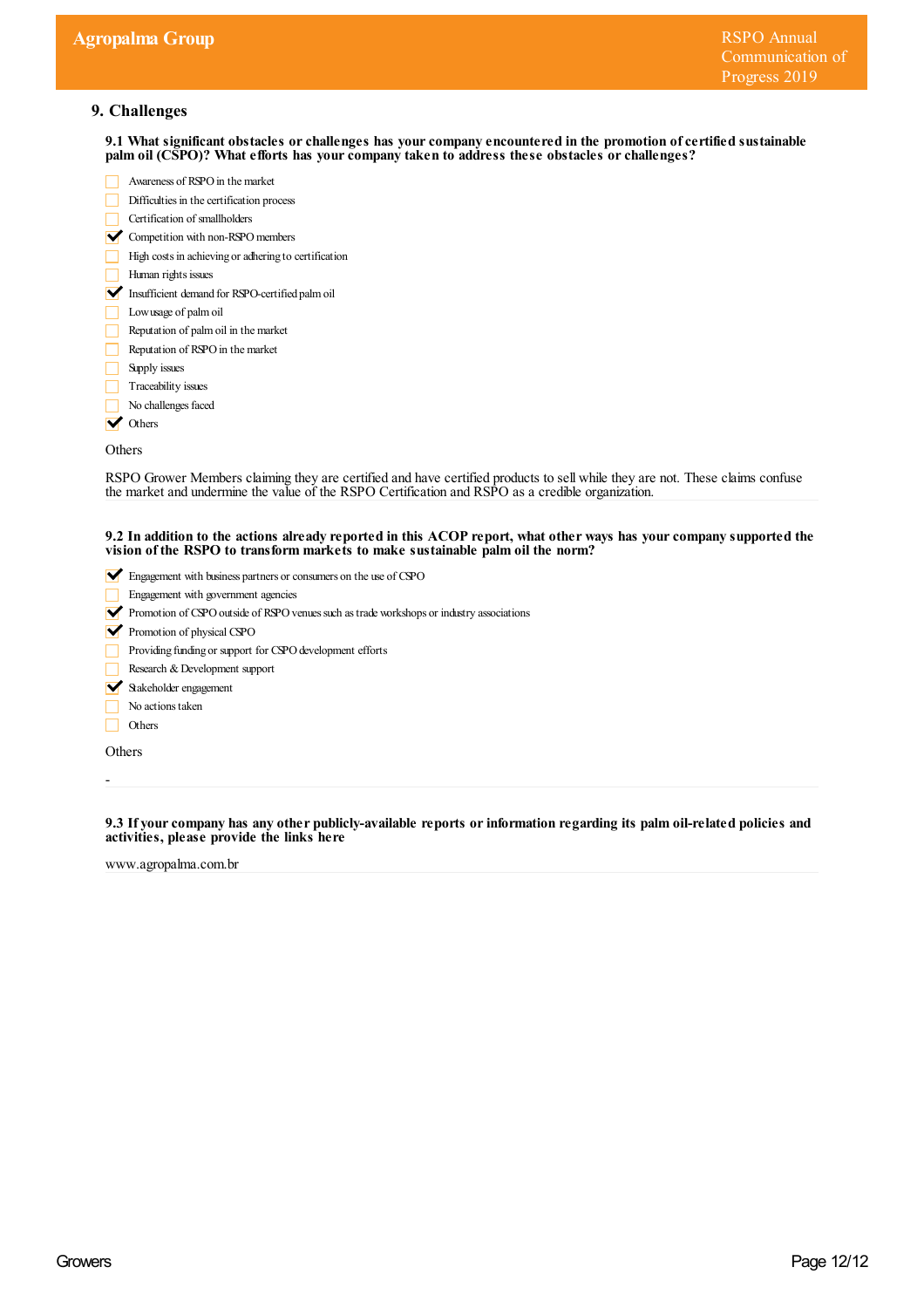# **Processors & Traders**

## **1. Operational Profile**

- **1.1 Please state yourcompany's main activity within the palm oil supply chain.**
- Refiner of CPO and PKO
- PalmKernel Crusher
- Trader with Physical Possession
- Trader without Physical Possession
- Integrated Refiner-Trader-Processor
- Food and Non-Food Ingredients Producer
- Power, Energy and Biofuel Processor
- Animal Feed Producer
- Oleochemicals Producer
- Distribution & Logistics
- Other П

**Other** 

-

## **2. Palm Oil and Certified Sustainable Palm Oil Consumption**

Information in Section 2 - Palm Oil and Certified Sustainable Palm Oil Sourcing is a mandatory declaration in your ACOP. This includes volume data on palm oil and palm oil products consumed, to enable the RSPO to accurately calculate uptake on a member, sector and total level. ACOP reports without reported volume data will be considered *incomplete and will not be accepted.*

#### 2.1 Please include details of all operations using palm oil, owned and/or managed by the member and/or all entities **that belong to the group.**

5 palm kernel crushers integrated with our 5 palm oil mills, located in Tailândia, Para State, Brazil. 2 refineries and and associated facilities located in Belem, Para State,and Limeira, Sao Paulo State, Brazil. More on www.agropalma.com.br

## **2.1.1 In which countries does yourcompany sell goods with palm oil and palm oil products?**

Brazil

## **2.2 Total volume of all palm oil and palm oil products sourced in the year:**

| <b>Description</b>                                                      | Tonnes   |
|-------------------------------------------------------------------------|----------|
| Crude palm oil, including derivatives refined from CPO (tonnes)         | 153888.3 |
| Crude palm kernel oil, including derivatives refined from CPKO (tonnes) | 17098.7  |
| Crude palm kernel expeller (tonnes)                                     | $0.0\,$  |
| Total                                                                   | 170987.0 |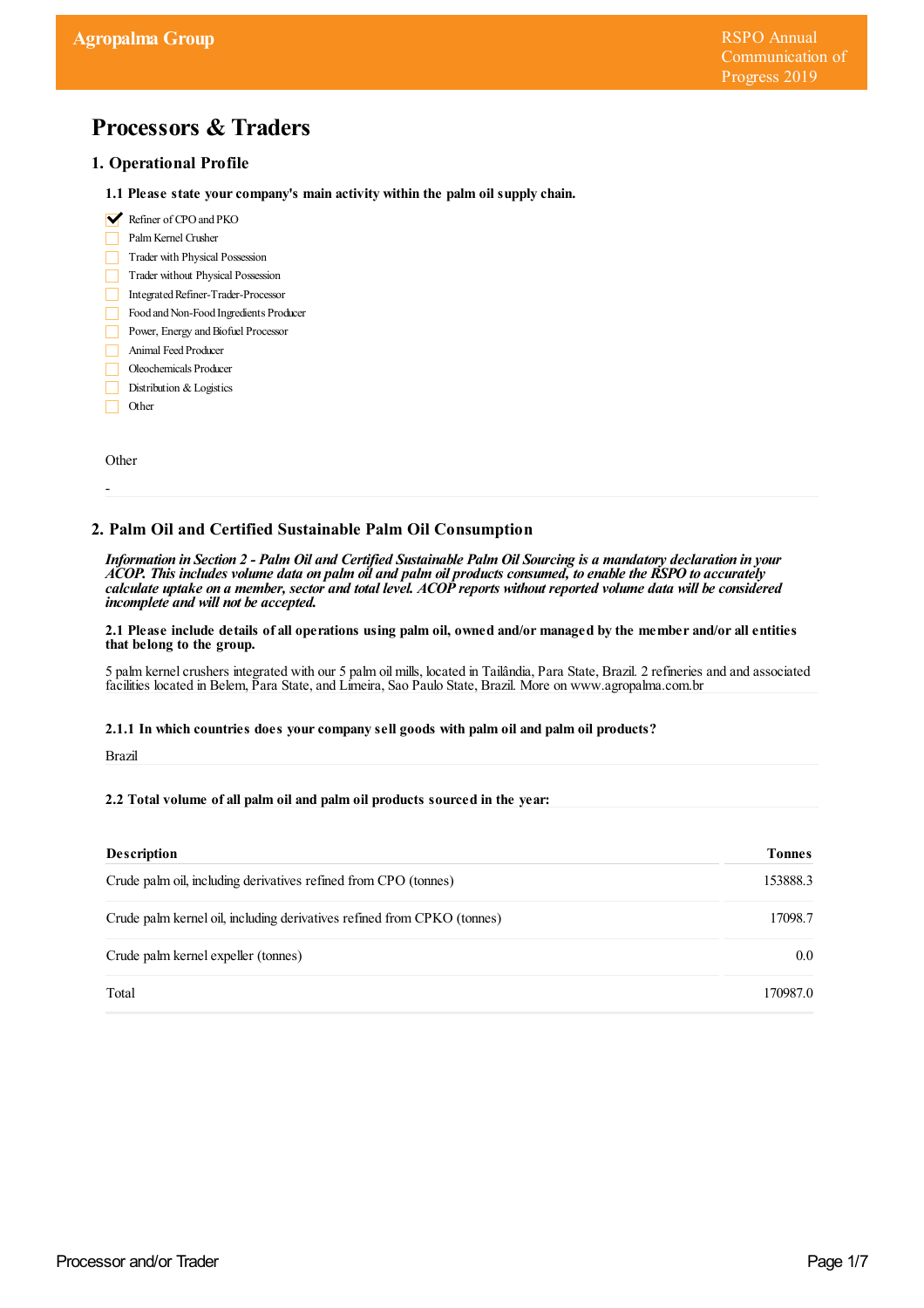**2.3 Volume of RSPO-certified palm oil and oil palm products sourced in the year(tonnes):**

| <b>Description</b>                        | <b>Crude Palm</b><br>and CSPO<br><b>Derivatives</b> | <b>Crude Palm</b><br><b>Kernel Oil</b><br>Oil (CPO) (CSPKO) and Palm Kernel<br><b>CSPKO</b><br><b>Derivatives</b> | <b>Expeller</b><br>(CSPKE) |
|-------------------------------------------|-----------------------------------------------------|-------------------------------------------------------------------------------------------------------------------|----------------------------|
| RSPO Credits from Mill / Crusher          | 0.0                                                 | 0.0                                                                                                               | 0.0                        |
| RSPO Credits from Independent Smallholder | 0.0                                                 | 0.0                                                                                                               | 0.0                        |
| Mass Balance (MB)                         | 27901.0                                             | 3480.0                                                                                                            | 0.0                        |
| Segregated (SG)                           | 19865.0                                             | 302.0                                                                                                             | 0.0                        |
| Identity Preserved (IP)                   | 2396.0                                              | 246.0                                                                                                             | 0.0                        |
| Total                                     | 50162.0                                             | 4028.0                                                                                                            | 0.0                        |

**2.4 According to the volume information you have provided in Question PT.2.2 and Question PT.2.3, yourcompany's certified palm oil and palm oil products uptake is:**

31.69%

2.5 What is the estimated percentage of Certified Sustainable Palm Oil in the palm oil and palm oil products sold by **yourcompany in the following regions:**

| <b>Countries/Regions</b> | Percentage |
|--------------------------|------------|
| Europe                   | $0.0\,$    |
| North America            | 3.0        |
| Malaysia                 | $0.0\,$    |
| Indonesia                | $0.0\,$    |
| China                    | $0.0\,$    |
| India                    | $0.0\,$    |
| Latin America            | 97.0       |
| Africa                   | $0.0\,$    |
| Rest of World            | $0.0\,$    |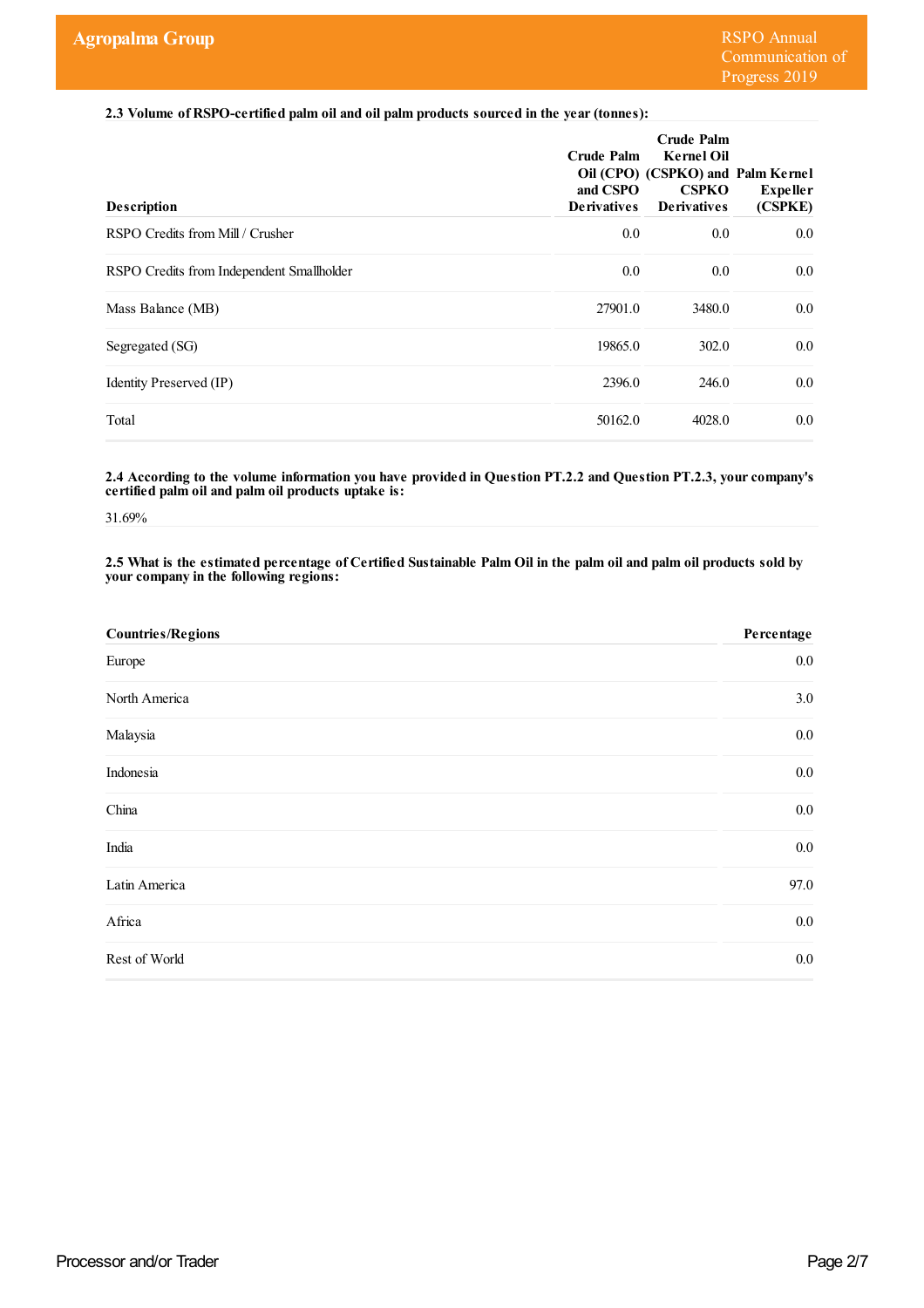# **3. TimeBound Plan**

**3.1 Which year did yourcompany achieve/obtain (orexpects to achieve/obtain) the RSPO supply chain certification or RSPO** trader/distributor licence?

2013

3.2 Which year did your company start (or expect to start) to source any RSPO-certified palm oil and oil palm **products?**

2013

**3.2.1 If the previous target yearfor PT.3.2 has not been met, please explain why.**

It was achieved.

**3.3 Which year did yourcompany achieve (orexpects to achieve) 100% RSPO certification of all palm product processing facilities.**

2013

**3.3.1 If the previous target yearfor PT.3.3 has not been met, please explain why.**

It was achieved.

3.4 Which year did your company begin (or expects to begin) sourcing only 100% RSPO-certified palm oil and oil **palm products.**

2025

3.5 If the Time Bound Plan commitments declared above do not cover all countries in which the member sells goods **with palm oil or palm oil products, please explain why**

It does cover all countries.

#### **3.6 How does yourcompany proactively promote RSPO and RSPO-certified sustainable palm oil and oil palm** products to your customers?

Agropalma always provides speeches about sustainability of palm oil production in several Brazilian and internationalevents as food ingredient fairs, congresses and other commercial meetings. We always highlight the importance of RSPO as the best standard for palm oil. We also provides knowledge and know-how on RSPO to Brazilian and Latin American customers and competitors.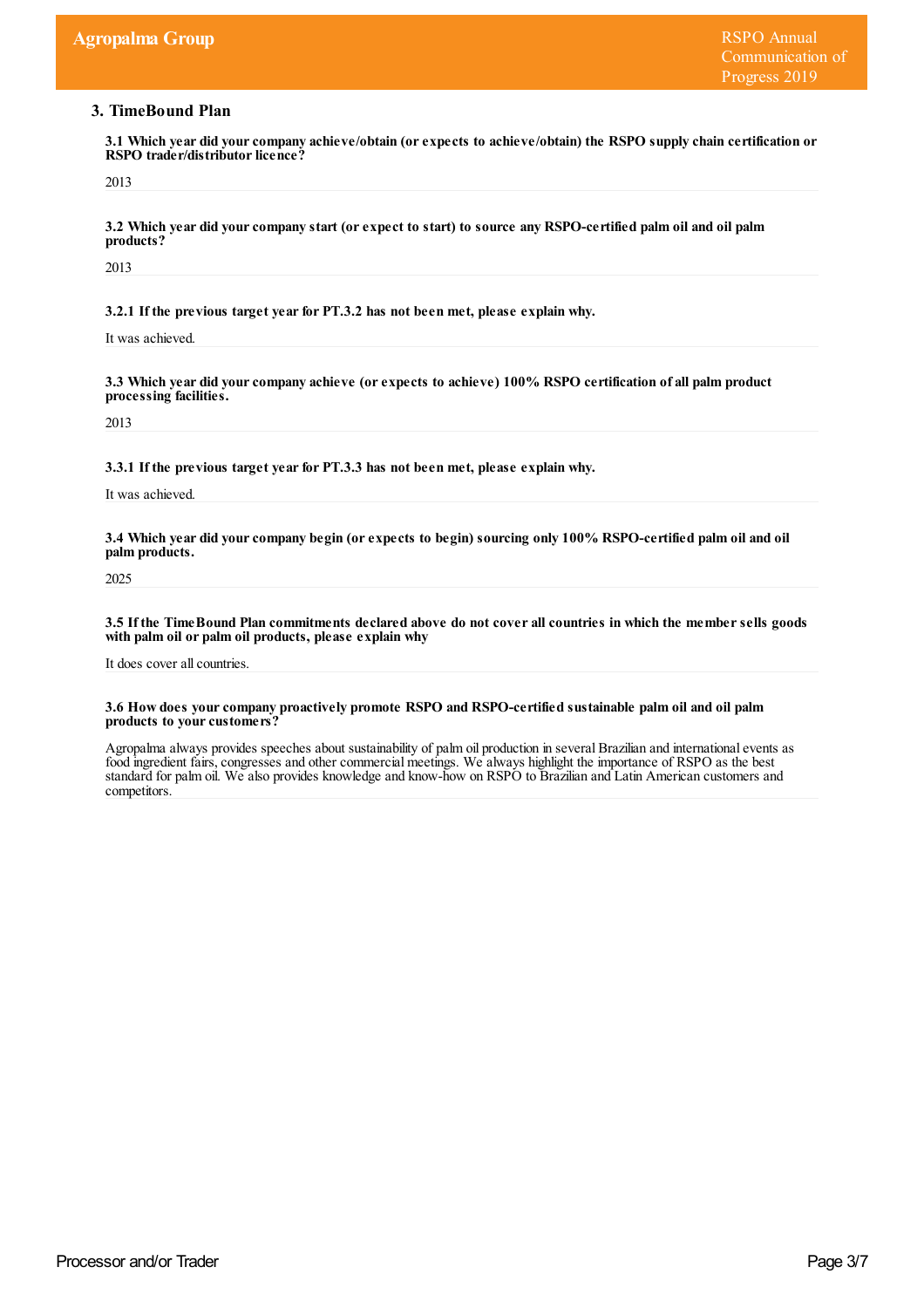# **4. Actions For Next Reporting Period**

4.1 Please outline activities that your company will take in the coming year to promote the production or consumption **ofcertified sustainable palm oil (CSPO)**

1) Interacting with clients and invite them to buy CSPO, CSPKO and certified refined products. 2) Articulating with NGOs, in a way they can also promote certified products to the buyer companies.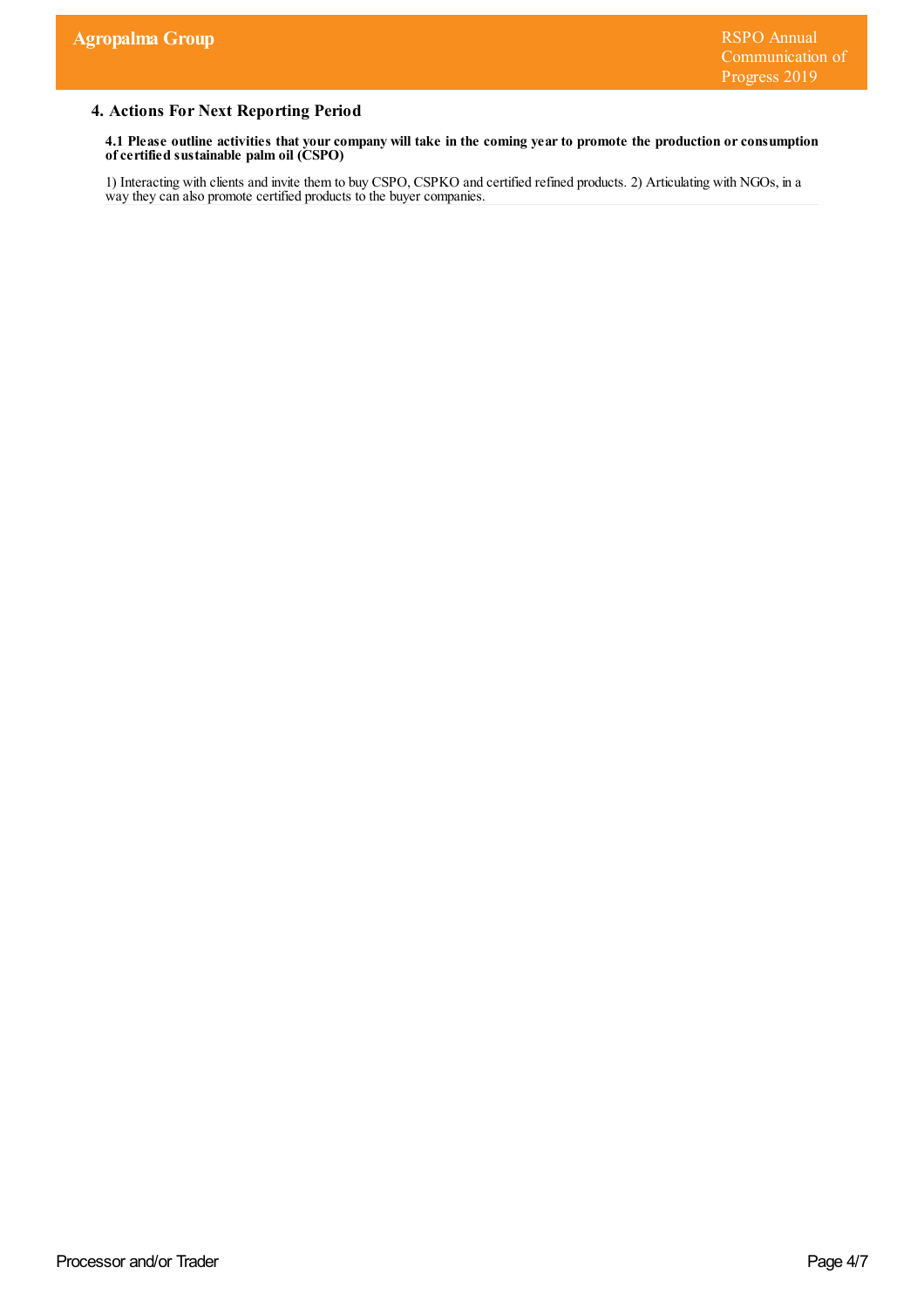## **5. Shared Responsibility**

The Board of Governors of the Roundtable on Sustainable Palm Oil (RSPO) approved new Shared Responsibility rules on *31 October 2019, requiring all members to share sustainability requirements and obligations. Reporting of Shared Responsibility indicators will be done through severalchannels, including ACOP. As the implementation of Shared* Responsibility reporting is still on-going and in development, the Shared Responsibility section in ACOP is not yet final *and may change in future ACOP cycles. For more information on Shared Responsibility, please go to https:/ rspo.org/news-and-events/news/what-are-the-new-shared-responsibility-rules or email the ACOP team at acop@rspo.org*

#### **Labour & Labour Rights**

**5.1 Does yourcompany have a publicly-available policy covering Labour & Labour Rights?**

Yes

#### **5.1.1 Does the policy cover:**

- $\triangleright$  No discrimination
- Wage and working conditions
- Freedom of association
- No child labour
- No harassment

No forced or trafficked labour

#### **5.1.2 Has yourcompany previously uploaded orlinked its Labour & Labour Rights policy in previous ACOP reporting cycles?**

No

## **Ethical Conduct & Human Rights**

**5.2 Does yourcompany have a publicly-available Policy covering Ethical Conduct & Human Rights?**

Yes

#### **5.2.1 Does the policy cover:**

- **Recruitment**
- **V** Contractors
- Sub-Contractors&Third-Party Contractors

**5.2.2 Has yourcompany previously uploaded orlinked its Ethical Conduct & Human Rights policy in previous ACOP reporting cycles?**

No

#### **Land Use**

**5.3 Does yourcompany have a publicly-available Policy covering Land Use?**

Yes

#### **5.3.1 Does the policy cover:**

Free Prior and Informed Consent (FPIC) **V** Compensation

**5.3.2 Has yourcompany previously uploaded orlinked its Land Use policy in previous ACOP reporting cycles?**

No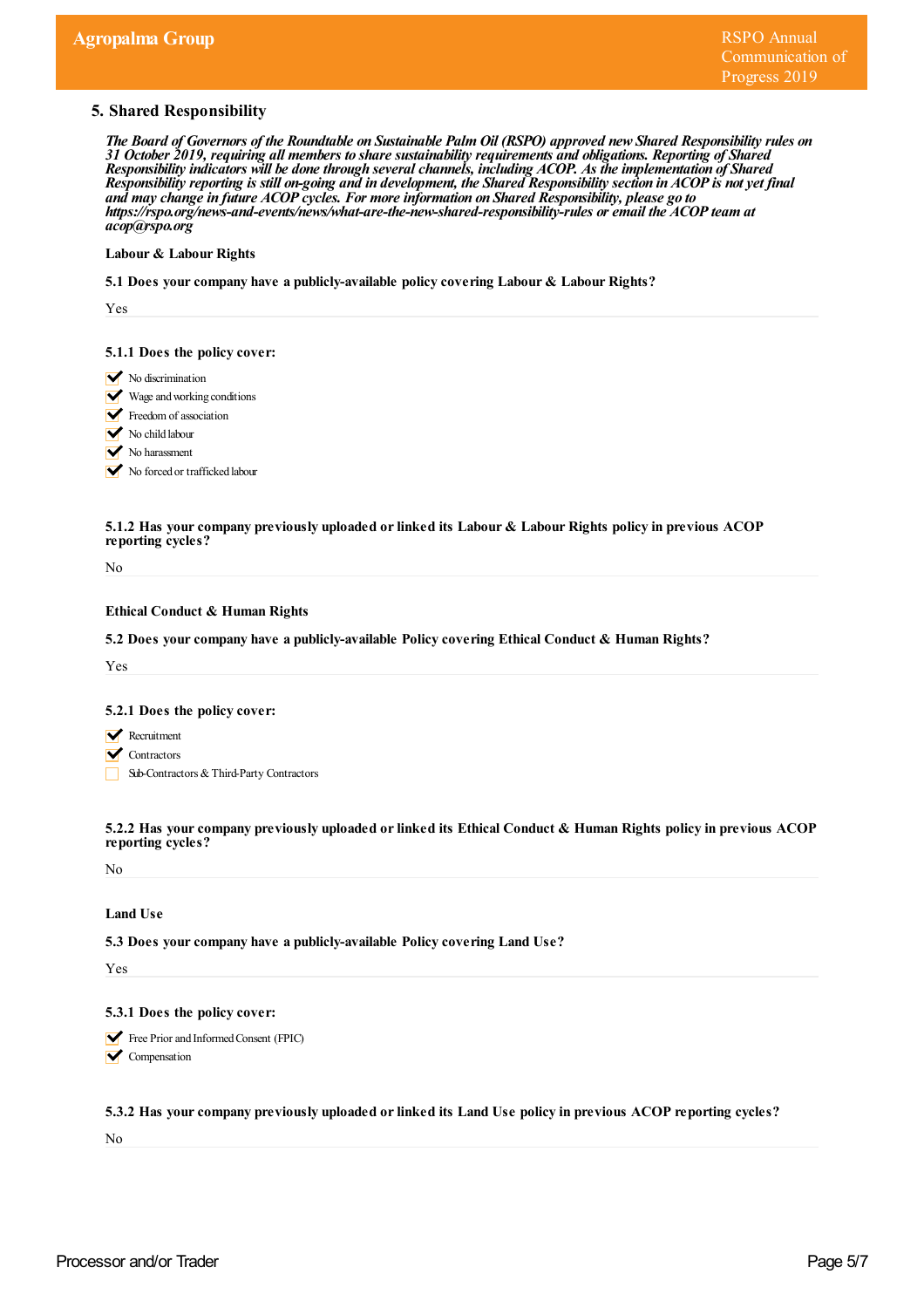**Occupational Health & Safety**

**5.4 Does yourcompany have a publicly-available Policy covering Occupational Health & Safety?**

Yes

**5.4.1 Has yourcompany previously uploaded orlinked its Occupational Health & Safety policy in previous ACOP reporting cycles?**

No

**Climate Change & Greenhouse Gas (GHG)**

**5.5 Does yourcompany have a publicly-available policy covering Climate Change & Greenhouse Gas (GHG)?**

No

**Complaints & Grievances**

**5.6 Does yourcompany have a Complaints & Grievances Mechanism?**

Yes

5.6.1 Is your Complaints & Grievances mechanism in line with the RSPO's grievance mechanism? For details of the **RSPO's grievance mechanism, please go to https://askrspo.force.com/Complaint/s/**

Yes

**Smallholders**

**5.7 Does yourcompany support oil palm independent smallholder groups?**

No

**5.7.3 Do you have any future plans to support oil palm Independent Smallholders?**

No

**5.7.4 Please explain why you are not planning to support oil palm independent smallholders**

Agropalma Group is a vertically integrated company. Besides the refineries, we have 5 mills that source FFB from scheme family farmers. We understand it is better focus our resources in supporting our scheme family farmers to assure they performe well, according the RSPO standards. Beyond that, Agropalma is always open to engage with new FFB suppliers, since they understand and formally agree to comply with RSPO P&C and Brazilian Laws, demonstrate implementation on the ground and have a voluntary will to become schemed with the company, agreeing with our high sustainability standards. In such cases, we would provide full support.